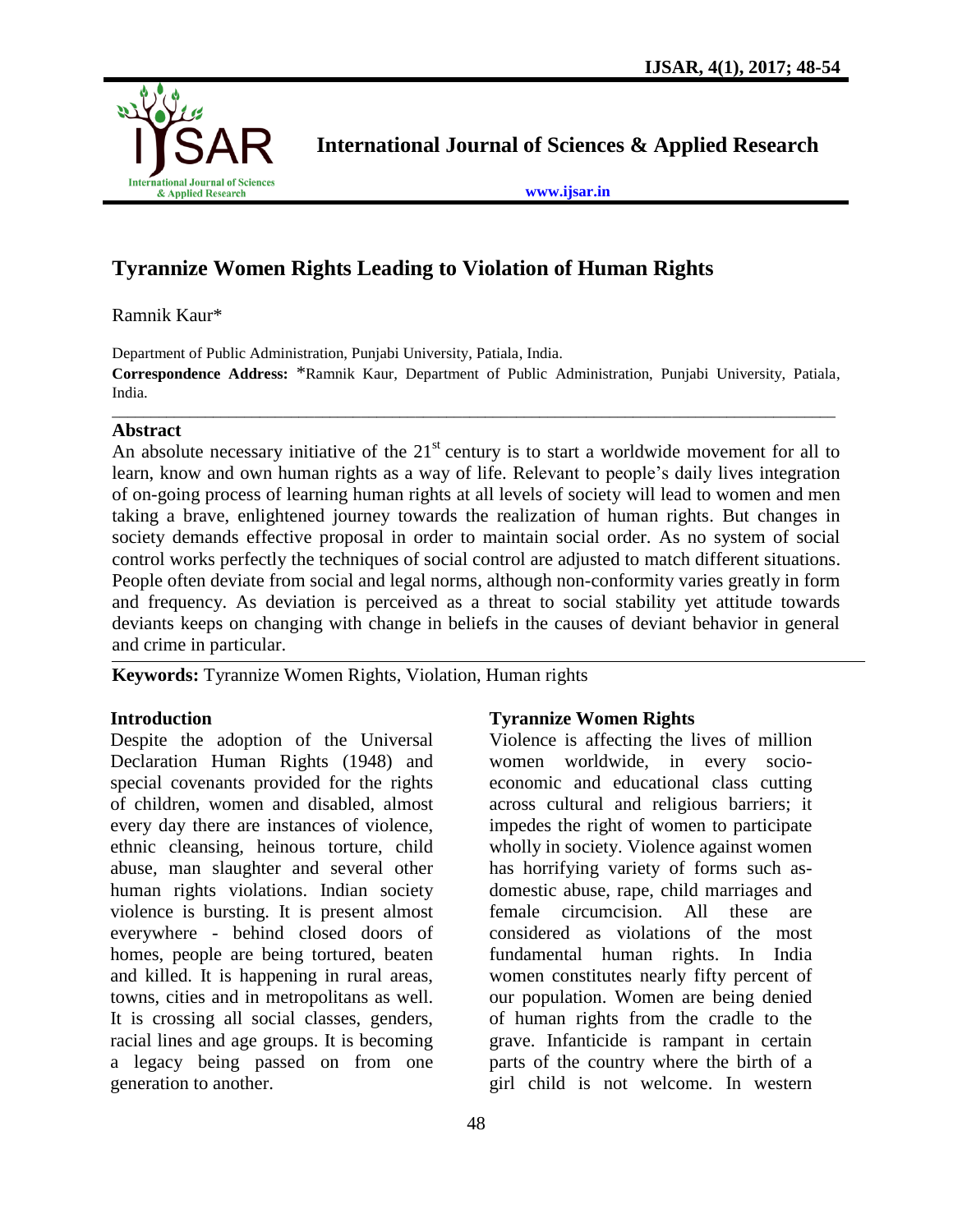nations nearly forty-one percent of the women play an active role in the production process. In India the situation is much to be desired. Commonly, sexual abuse and flesh trade are much haunted evils, which are threatening the existence of women as independent entities especially in countries like India.

### **Categories of Violence against Women** *Domestic violence:*

In developed and developing countries, violence against women in the family occurs and is long been considered a private matter by bystanders and neighbors', the community and the government. Barring such private matters have tendency to become public tragedies to be strictly dealt with.

#### *Traditional practices:*

Many countries have deep rooted traditions and cultured society where women fall victim to traditional practices which violates their human rights. The tenacity of the problem has much to do with the fact that most of these women are haunted physically and psychologically on the name of these customs.

## *Son Preference:*

Particularly in Asia son preference affects the women much. Its consequences can be anything from fetus or female infanticide to neglect of the girl child over her brother in terms needs - nutrition, basic health care and education. In India, some women choose to terminate their pregnancies when expecting daughters but continue their pregnancies in terms when expecting sons. According to reports from India, genetic testing for sex selection has been banned but the son preference attitude is still experienced even in high economic status. Research carried out by the United Nations Population Fund and the International Centre on Women showed,

60 per cent of the men admitted of using violence to assert their dominance over their partner if she was unable to bear a son.

## *Dowry and Early Marriage:*

Women in India are virtually sold into the marriage market. Huge dowries are still demanded even when the girl can supplement the man's income. In such an ambience, no rights are enjoyed by women because she is a woman. In some states of India, weddings are preceded by the payment of an agreed-upon dowry by the bride's family on the very day of the wedding. Furthermore, the failure of paying the dowry leads to violence and sometimes shatters the family completely. Still women now a day is burned in dowry-related disputes and many such cases are never reported. Early marriage, especially without the consent and acknowledgement of the girl, is another form of violating the human rights of women. Early marriage is also followed by multiple pregnancies which affect the health of women for life.

## *Rape:*

Rape is a weapon to trample women. Women are safe nowhere in the world. Justice prides herself on being blind to everything but the truth - yet as far as rape is concerned; the facts paint a different picture. Rape occurs anywhere, even within the family taking the form of marital rape or incest. It occurs in the community, where a woman can fall prey to any abuser. It also occurs in situations of armed conflict and in refugee camps.

## *Sexual harassment:*

Sexual harassment in the workplace is a growing concern for women. Employers abuse their authority to seek sexual favors from their female co-workers or subordinates, sometimes promising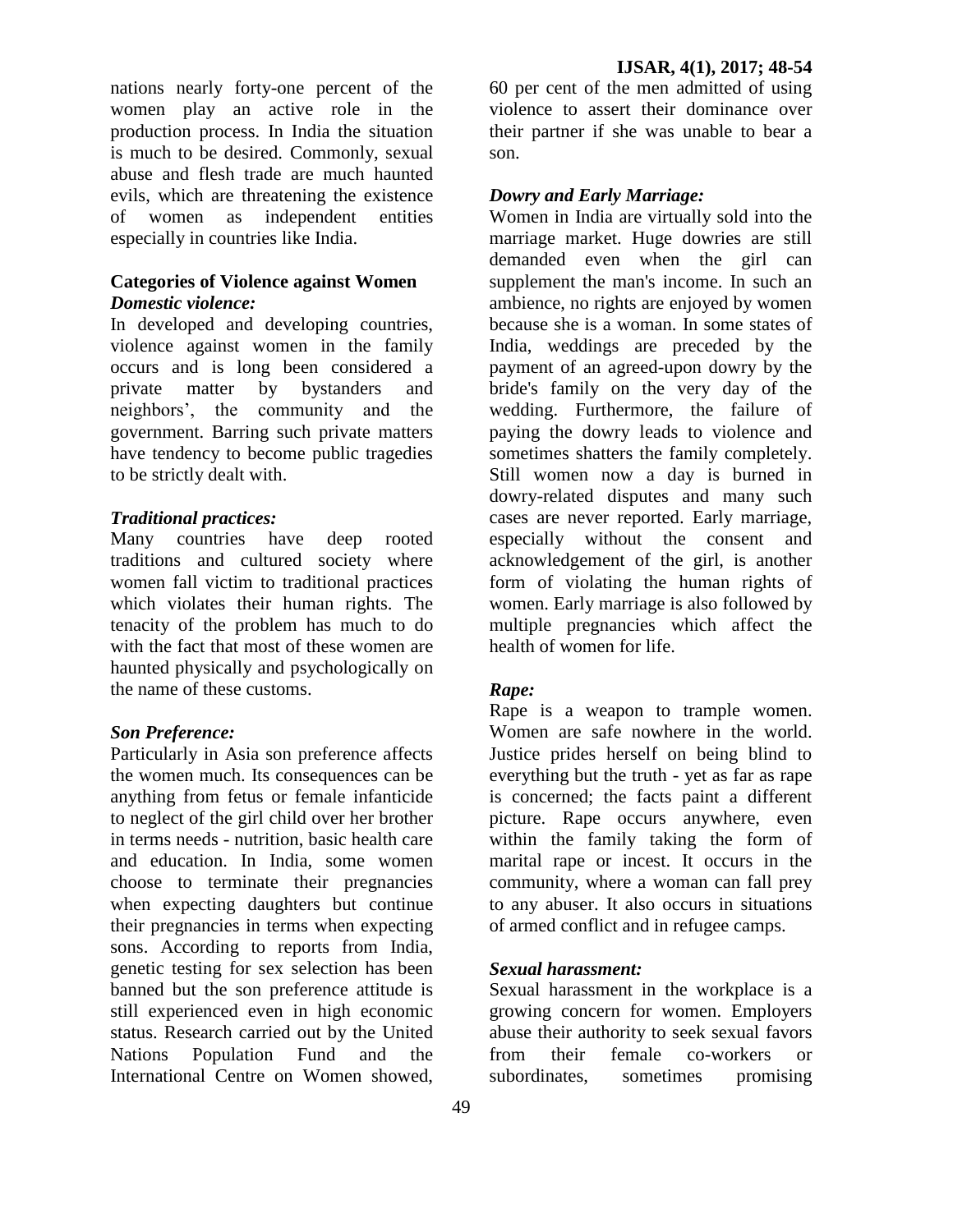promotions or other forms of career advancement or simply creating an untenable and hostile work environment. After the enactment of the Sexual Harassment of Women at Workplace Act, 2013 there is quite a balance and much change in the attitude of men at work place.

## *Prostitution and trafficking:*

Many women are forced into prostitution either by their parents, husbands or are result of the difficult economic and social conditions in which they find themselves. They are also forced into prostitution, sometimes by "mail-order bride" agencies that promise to find them a husband or a job in a foreign country which results, in finding themselves illegally confined in brothels and in slavery-like conditions where they are physically abused and their passports withheld. Most women initially victimized by sexual traffickers have little inkling of what awaits them. They generally paid a very small percentage of what the customer pays to the pimp or the brothel owner. Caught up in the system once, there is practically no way out. Hence, it is difficult for prostitutes to come forward and ask for protection if they become victims of rape or want to escape from brothels.

## *Pornography:*

Pornography is another concern highlighted in India, which represents a form of violence against women that "array the degradation and maltreatment of women and asserts their subordinate function as mere receptacles for male lust". In such cases women are left speechless and shattered and nowhere to knock the doors of law. A much required act is hence needed for this violation of women human rights.

## *Acid Attack:*

Acid attack is a very accent of womens' human right violence. Its major cause is rejection, jealously or possessiveness over women of men in form throwing acid keeping in view to destroy woman's face which leads to many physical, mental and societal trauma for the woman . It occurs within the family too.

## **Need of the Hour**

Violence against women is not limited to violence occurring in the family, marital rape or rape in a relationship, other sexual abuse, sexual harassment at work, trafficking in women and girls with intention of sexual and other forms of exploitation, forced prostitution, abortion of female fetuses and infanticide of baby girls, traditional practices harmful to women such as genital mutilation, forced or too early marriage, widow burning, honor killing, acid attacks, stoning, war rape, and other. Presently, violence against women is a consequence of a traditional gender inequality within Indian society and of actual formation of power in gender relations. It is very much rooted in cultural patterns, especially in harmful influences of particular traditional practices or customs, education systems, religious beliefs and media influences.

All of the above mentioned risk factors make it more difficult, longer and less effective to bring end to the violence against women in India. They incomparably contribute to the increasing social suspension of domestic violence victims and lower their chances for financial and other independence. However, the best ways suggested by International Center for Research on Women (ICRW) to end violence against women and girls are mentioned below:

1. To provide women with access to legal delegation and freedom to pursue justice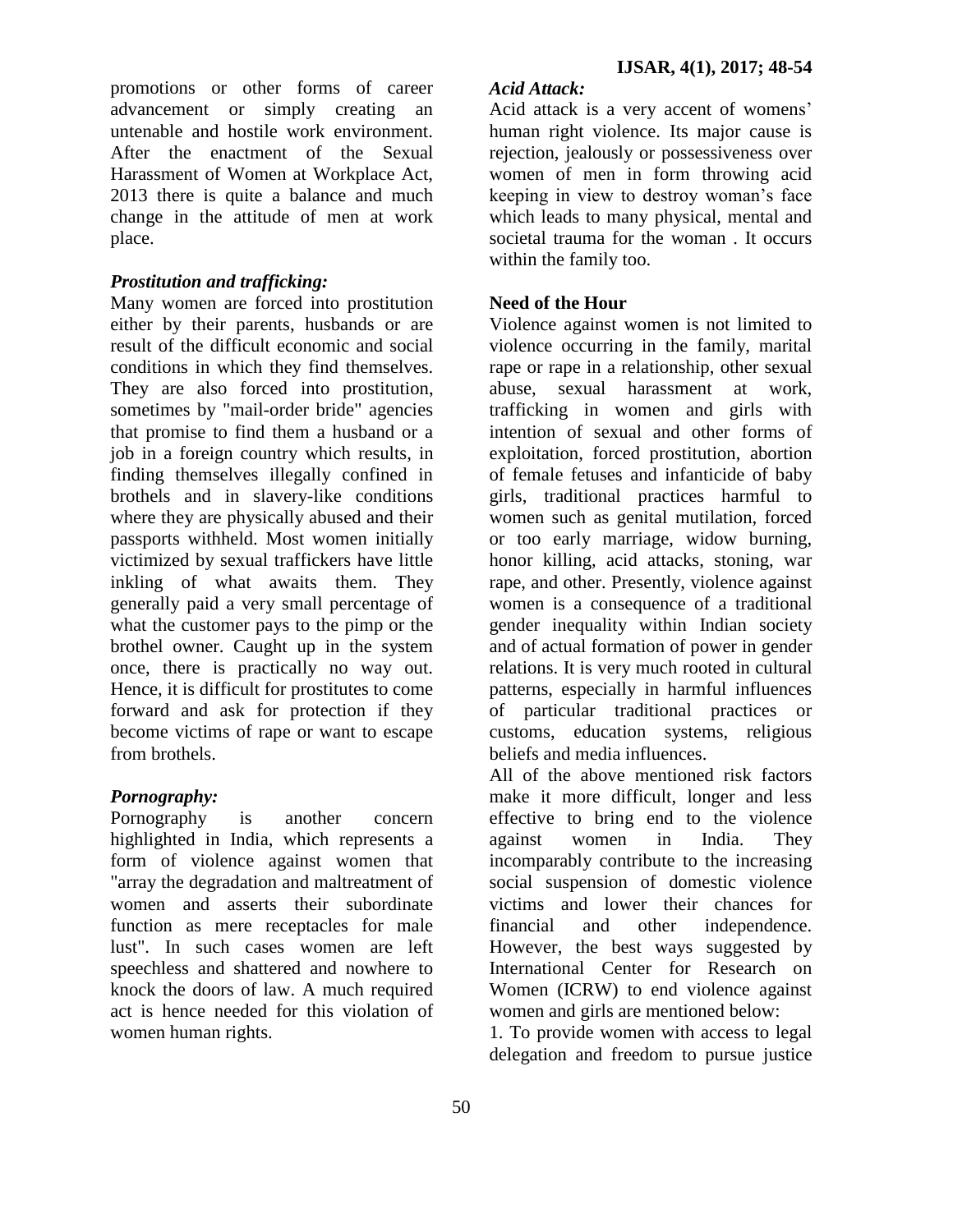against slaughterers of violence through the précised legal system.

2. Very important is to promote gender equality in schools and widen the access to education especially for girls. In many states of India, it has been proven from time and time that girls enrolled in school are less likely to be married early. Hence, the girls who obtain higher education are more likely employed and are empowered resulting in aiding their families with financial aid.

3. It is high time to bring an end to forced early marriage and premature pregnancy leading to the cause of death of girls between 15 to 19 years of age. With more than 142 million girls expected to marry before they turn 18 over the next decade, programs like Apni Beti Apna Dhan (ABAD) has been introduced offering conditional cash transfers to incentivize families to delay their daughter's marriages. This will also likely help reduce arranged marriages and allow the girls to develop both physically and mentally before they are married and ready to become a mother.

4. Greater attention to violence that inflict by a partner or spouse. There are numerous stories of women who are forced by their husbands to do many awful and unwanted things which are of extreme nature sometimes. When desired help from the community she claimed to be ignored because abuse from a spouse was not considered to be a violation of a woman's rights. Punishable law is must for every society, every community and every country.

5. Revise marriage laws that are institutionally biased against women especially, those denying women custody over their children, and legacy and land rights in cases of death, separation or divorce. There is need of revised unprecedented rights for women, including the right to oversee property-related

transactions, to manage family land and resources and retain a portion of land to live on and cultivate if widowed or divorced.

The above mentioned changes are to be brought by a man, by every society of any country. The Constitution of India provides every individual with Right to Equality which is also a fundamental right of a human being stating every human is equal before law. So why make the woman a different species? Don't they need to live? Why disgrace a woman? Does it prove you stronger of being a man? What we need is to take woman as a human being first than as a co-worker, as a shoulder, as a builder, as a pillar, as a support and most importantly, equal.

One can bring few changes within itself not by learning from outside but within his own thinking and actions in the following ways:

## *Use Social Media*

Social media has an empowering effect sending articles with the click of a button, can spread the word. Youth is known as the power of the nation which on contrary does not need the mainstream media to voice their views!

## *Report*

Report with photos that exploit girls and young women when you see them on social media sites like Youtube, Facebook and Instagram making them more viral will aware and help the women around.

## *Be media literate and critical*

Become critical when you see something wrong otherwise it becomes normalized and we are benumbed! The media regularly uses images of violence against women and objectifies girls and women to sell products. Women are also objectified in movies, music and magazines. If you see a commercial that is sexist and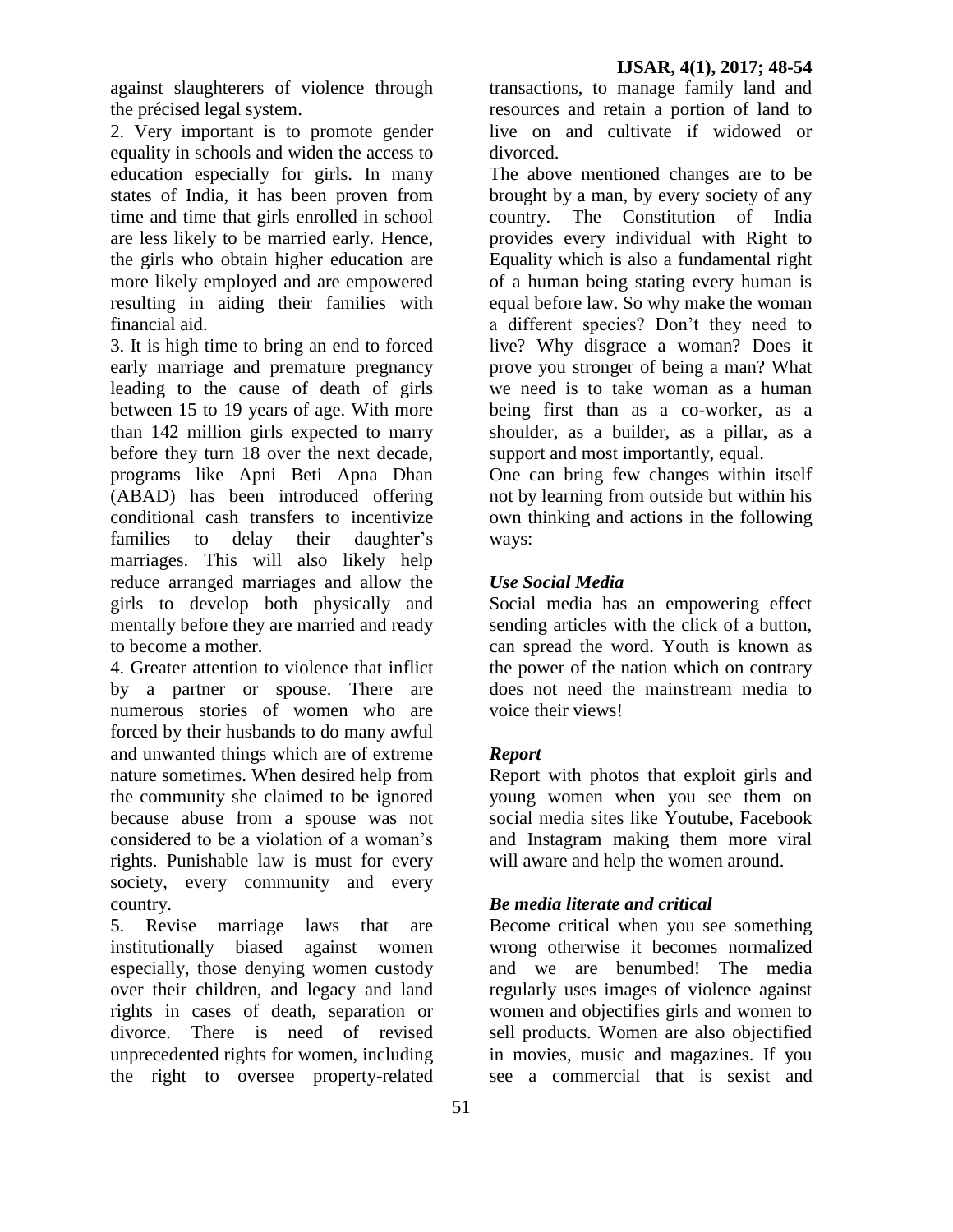degrading towards women – write or email the company and do share your views.

### *Interrupt transphobic language*

Words are powerful. We live in a society where words are commonly used to put girls and women down. Gendered namecalling is used which sends the message, that, girls and women are less than fully human. When girls and women are seen as inferior it becomes easier to treat them with less respect and ignore their rights hence, changing the way you speak can actually change the way you think which automatically will change the society.

### *Interrupt abuse*

Many boys push a girl at school over an argument or a game if seen such a situation try and say something to stop him from continuing to be abusive and aggressive. At a party if your friend is intoxicated and being lead away being alone, help her get home.

#### *Stop street harassment*

Don't engage in any forms of sexual harassment, such as catcalling, and unwanted touching and nor let your friends and peers engage in such behaviors either! On the contrary part is empowered to speak up against friends and peers or any other person. Many commercials now days are guiding the accused for not repeating the shameful act. Change is hence to be brought within the male to take the female as human as he is.

#### *Come up with an action plan*

Plan ahead what you would do if a situation arises where either, people you know or strangers, are being abusive and/or sexist. Sometimes it's easier to interrupt and stop the abuse when you know what you will say and how you will approach the situation before hand.

### *Role of gender in violence*

It is a few experienced that boys and men do deal with abuse but it is important to remember that the majority of victims of abuse are female and the majority of slaughterers of violence are boys and men.

#### *Stop Victim Blaming*

Blaming girls and women for how they choose to dress or judge their behavior is not right (unless the atmosphere allows the dressing sense to fit the situation). Violence can't be prevented through limiting the freedoms of girls of moving here and there day and night. The laws must be strict to punish the accused of forcing and indulging in such activities. The victim must be provided a soft behaviour by the police and special intensive psychological balance must be the prime action by the authority.

#### *Stop rape culture*

Educate yourself with the fact that girls are equal and are your friends, sisters, mothers and will be your daughters in future. Every human in their life time go through a serious problem which brings down his nerves at a certain point. Feel the same about the trauma a woman goes through when raped. Why rape her? Ask for her consent! Make her feel gentle, bold and much equal as you expect your home girl to be. They belong to the same species where you belong to.

#### *Classifying Labels*

Using the term bullying to label violence against girls and women masks the truth of what's happening. This is much seen fact at schools experiencing gender violence either in a dating relationship or from their peers at school, by designating it correctly will stop a culture, which will normalize and minimize the violence against girls and women.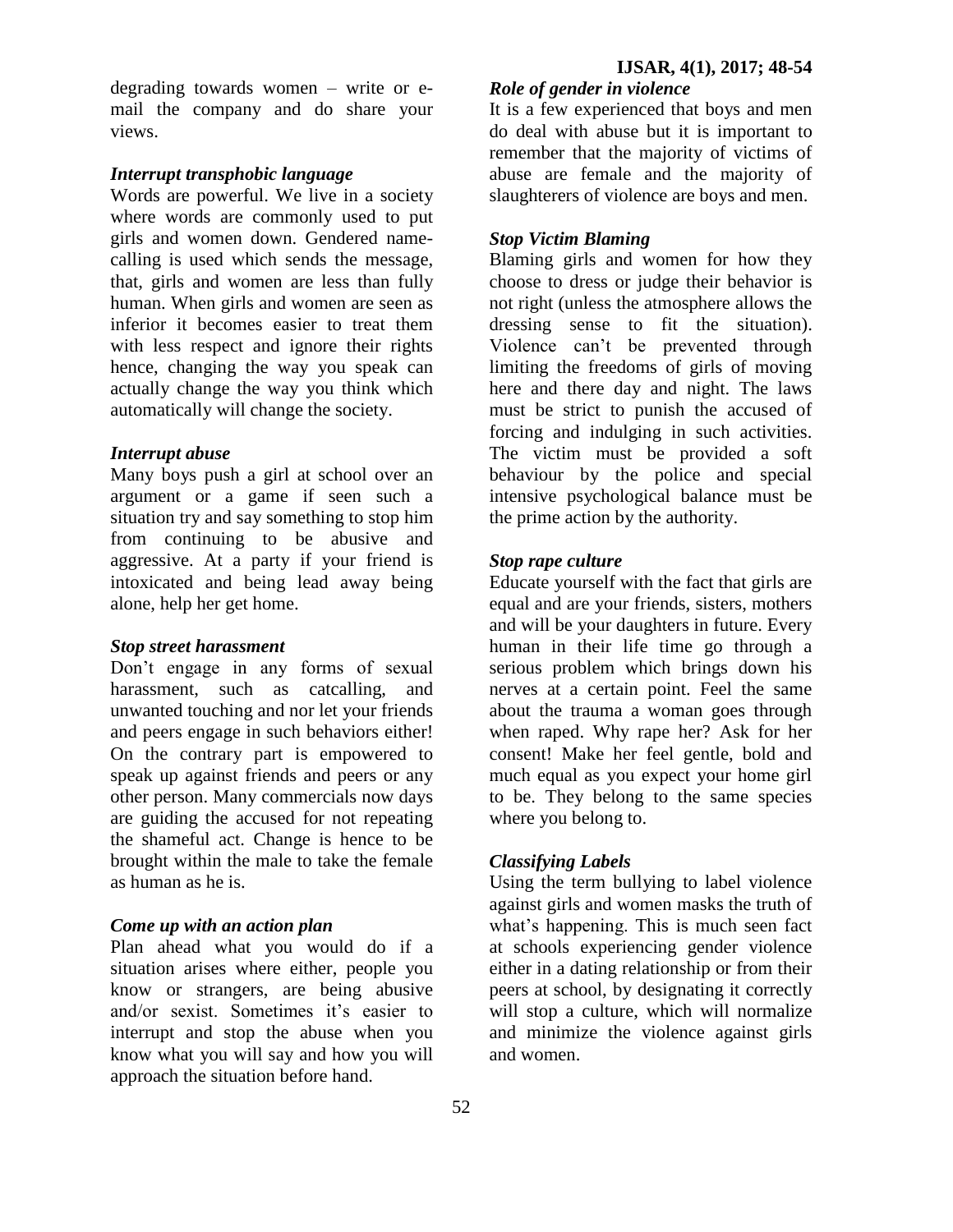#### *Educate yourself on the roots of violence*

Violence against girls and women axis in male influence and the socializing of men. Hence, it is very important to educate oneself on the roots of violence against women. Books and articles reading, joining a group at school and attend any training available to you. Learn about the myths and realities of gender violence and understand how our society condones it.

#### *Clubs to discuss gender violence*

Create an after school club or group where you can openly discuss your views and experiences and support your friends or other people or victims. Reflect your beliefs and bring in change in those beliefs and actions and opinions. Be honest and admit your faults and commit to changing the way you think and act. Stop supporting the notion that violence is due to mental illness, lack of anger management skills, alcohol and drug use, stress, etc.

#### *Stop stereotyping men's and women's roles*

Social roles and expectations effect a man's decisions about his relationships. Men are taught that expressing feelings is not robust. Examining one's social role and learning ways to express feelings directly and non-violently will helps to create deeper and more meaningful interpersonal relationships. You don't have to prove yourself.

#### *Be Supportive*

Many girls recently, has reported and informed their families about their experiencing violence in their lives. The media is becoming more supportive and bringing in some change in order to support the victim. Hence, no one can make up a story and accuse oneself of being raped or harassed. You may be the first and only person she tells. Believe her

and support her decisions, without being judgmental and help her at every cost.

#### *Creating awareness for women*

Awareness among the women must be created regarding support and safety. Acknowledge yourself with the resources for women in your community, including women's centers, counseling centers and health service organizations. Act as a positive resource for girls close to you by sharing information and making criterion. Volunteer your time to prevent violence by speeches which would brings awareness to the issue and will motivate others to act upon good deeds.

#### **Conclusion**

Hence, all we as human beings must remember that gender violence is not an individual issue. We all play an important role to bring end to the violence against women and it is of great responsibility that we all must take in ending the violence in India. Change firstly is to be taken place within ourselves before we expect from the society. As man is a social animal and is believed to live in a civil society along with woman with respect, equality, freedom and humanity. Educating and up bring sons with the manner to respect and change behaviour towards a woman to be treated equal is believed to be of a significant importance. What is required by the society is the awareness programs and socially educating men and women around about their dos and don'ts.

#### **References**

- Rebecca J Cook, "*Human Rights of Women: National and International Perspectives"*, University of Pennsylvania Press, 1994.
- Myra Marx Ferree and Aili Mari Tripp, *"Global Feminism: Transnational Women's Activism, Organizing, and*